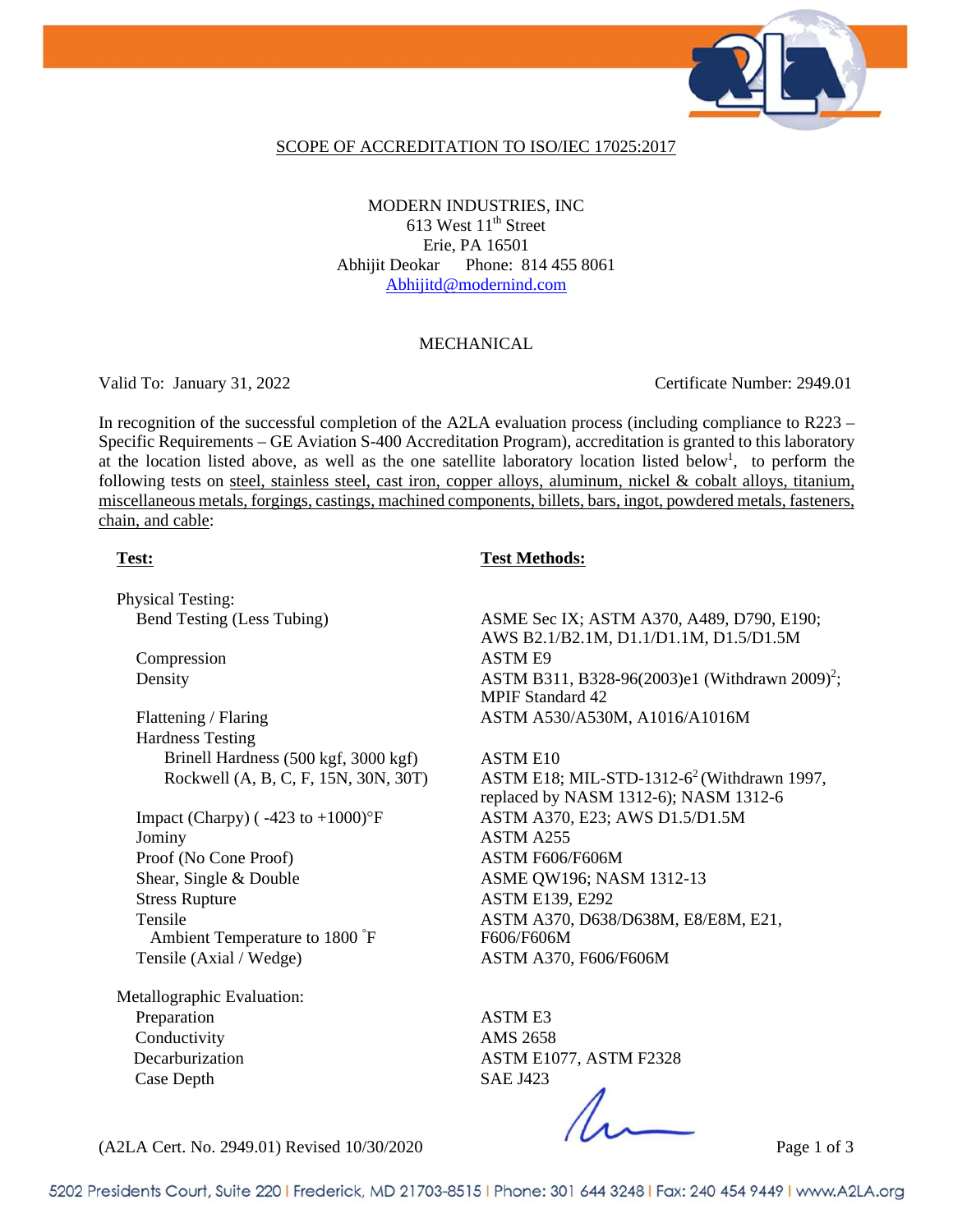## **Test: Test Methods:**

Metallographic Evaluation (cont'd) Ferrite Rating AMS 2315; ASTM E562 Grain Size (Comparison Method Only) ASTM E112

Microhardness ASTM E384, E92 Knoop (100-1000g) Vickers (100-1000g) Microstructure in Cast Iron Graphite Evaluation Permeability ASTM A342/A342M Method 3 Pitting and Crevice Corrosion and Intergranular Corrosion Photomicrograph ASTM E883 SEM (Semi-quantitative, Material Identification) Weld Operator and Procedure Qualification Testing (less Radiography)

Nondestructive Testing Methods: Liquid Penetrant Examination Visible Fluorescent

Magnetic Particle Examination Yoke – Visible (Dry) Bench (Fluorescent)

Inclusion Rating / Cleanliness ASTM E45 Methods A & D; SAE J422; SAE AMS2301, AMS2303 Intergranular Attack ASTM A262 Methods A & E Macroetch **ASTM A561, A604/A604M, E340, E381**; AWS D1.1/D1.1M

Microstructure ASTM E1268; ASM Metals Handbook, Volume 9 ASTM A247

ASTM G28, G48

ASTM E1508

ASME Sec IX; AWS D1.1/D1.1M, D1.2/D1.2M, D1.5/D1.5M, D11.2

ASTM E165/E165M, E1417/E1417M; MIL-STD- $6866<sup>2</sup>$  (Canceled 1996, Replaced by ASTM E1417), MIL-STD-271F<sup>2</sup> (Canceled 1998, Replaced by NAVSEA T9074-AS-GIB-010/271) ASTM E709, E1444/E1444M; MIL-STD-271F2 (Canceled 1998, Replaced by NAVSEA T9074-AS-GIB-010/271), MIL-STD-1949<sup>2</sup> (Canceled 1993, Replaced by ASTM E1444)

(A2LA Cert. No. 2949.01) Revised 10/30/2020 Page 2 of 3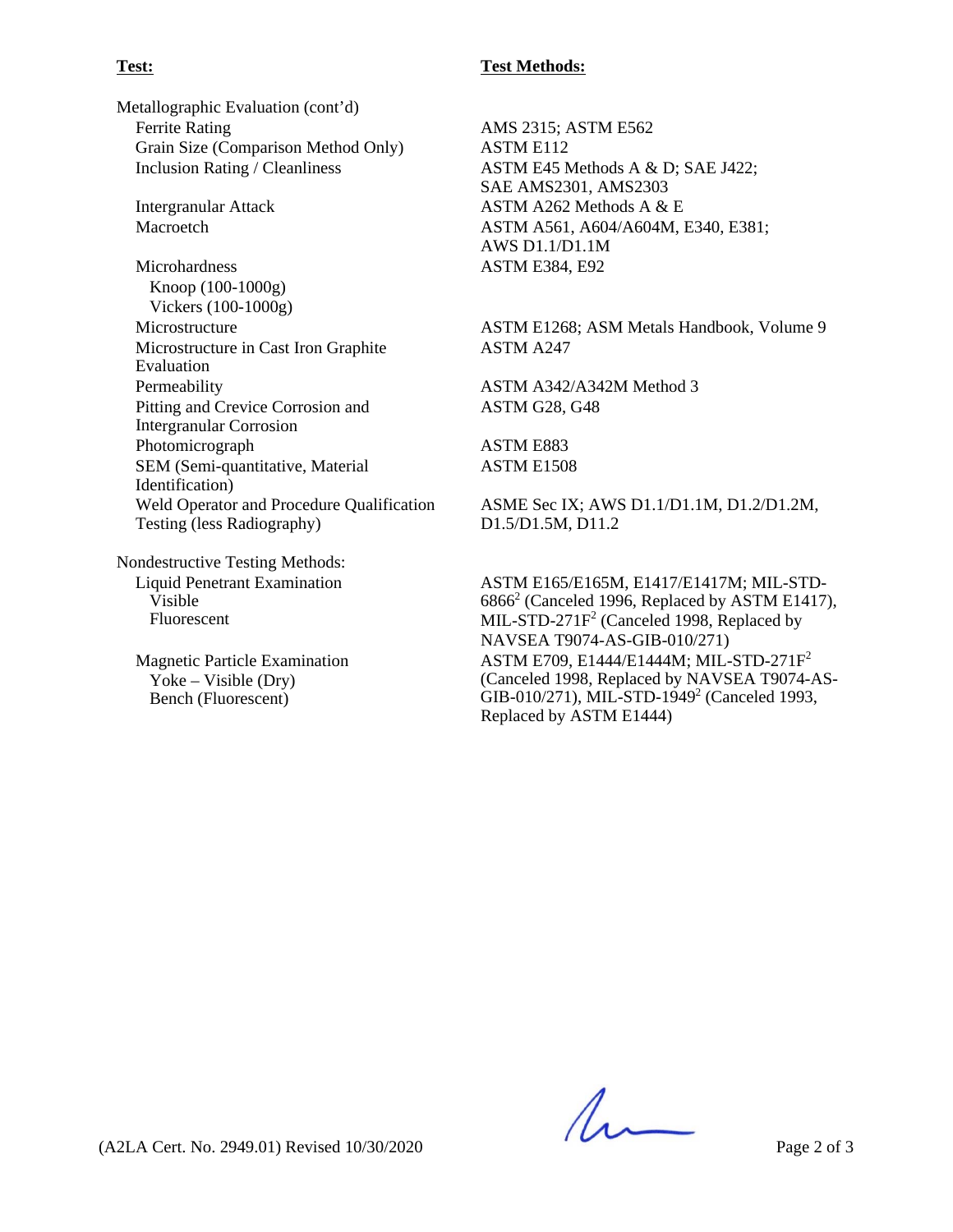#### MODERN INDUSTRIES, INC 1325 Ranchers Legacy Trail, Fort Worth, TX 76126 kevin.polito@modernind.com 844-603-6105

#### **Test: Test Methods:**

Physical Testing: Compression ASTM E9 Brinell Hardness (500 kgf, 3000 kgf) ASTM E10 Rockwell (B, C, 15N, 30N, 30T) <br>
Impact (Charpy) -320°F to Ambient ASTM A37 Tensile Ambient Temperature ASTM A370, E8/E8M

Metallographic Evaluation: Preparation ASTM E3 Decarburization ASTM E1077; SAE J121 Case Depth SAE J423 Ferrite Rating AMS 2315; ASTM E562 Grain Size (Comparison Method Only) ASTM E112<br>Inclusion Rating / Cleanliness ASTM E45 M Microhardness ASTM E384, E92 Vickers (100g, 500g, 1000g) Microstructure in Cast Iron Graphite Testing (Tensile and Charpy Only) D1.5/D1.5M, D11.2

ASTM A370, E23; AWS D1.5/D1.5M

ASTM E45 Methods A & D; SAE J422

Microstructure<br>Microstructure in Cast Iron Graphite<br>ASTM A247 Weld Operator and Procedure Qualification ASME Sec IX; AWS D1.1/D1.1M, D1.2/D1.2M,

<sup>1</sup>This accreditation covers testing performed at all laboratory locations listed on this scope of accreditation.

 $2$ This laboratory's scope contains withdrawn or superseded methods. As a clarifier, this indicates that the applicable method itself has been withdrawn or is now considered "historical" and not that the laboratory's accreditation for the method has been withdrawn.

 $\Lambda$ 

(A2LA Cert. No. 2949.01) Revised 10/30/2020 Page 3 of 3